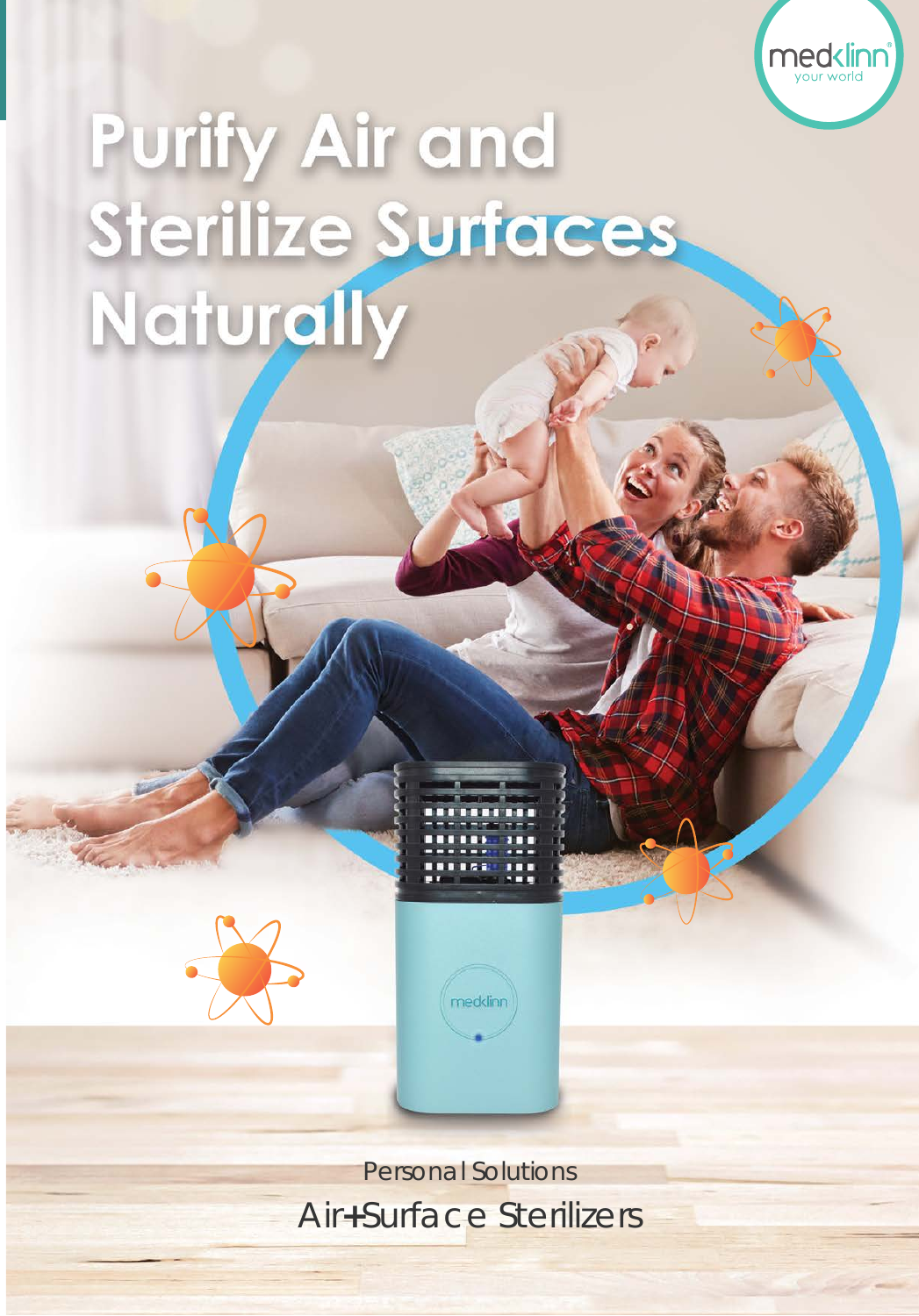

Our living space is constantly threatened by pollutants that affect our health. In fact, the majority of bacteria, viruses, mould, allergens, and pollutants are found on surfaces, such as beddings, curtains, sofas, and carpets.

Medklinn offers the BEST solution to address this challenge. Creating the BEST living space, wherever you go.

Our patented Cerafusion™ Technology produces Active Oxygen to purify air and sterilize surfaces, emulating the BEST that nature has to offer – oxidising toxic gases (VOCs), killing mould and germs, denaturing allergens and eliminating bad smells, without any chemicals.

Designed to operate 24/7, it is totally hassle-free with a cartridge that requires changing only once a year, freeing you to be the BEST you can be.

Medklinn, giving you a choice to be the BEST version of yourself.

This, is our PROMISE.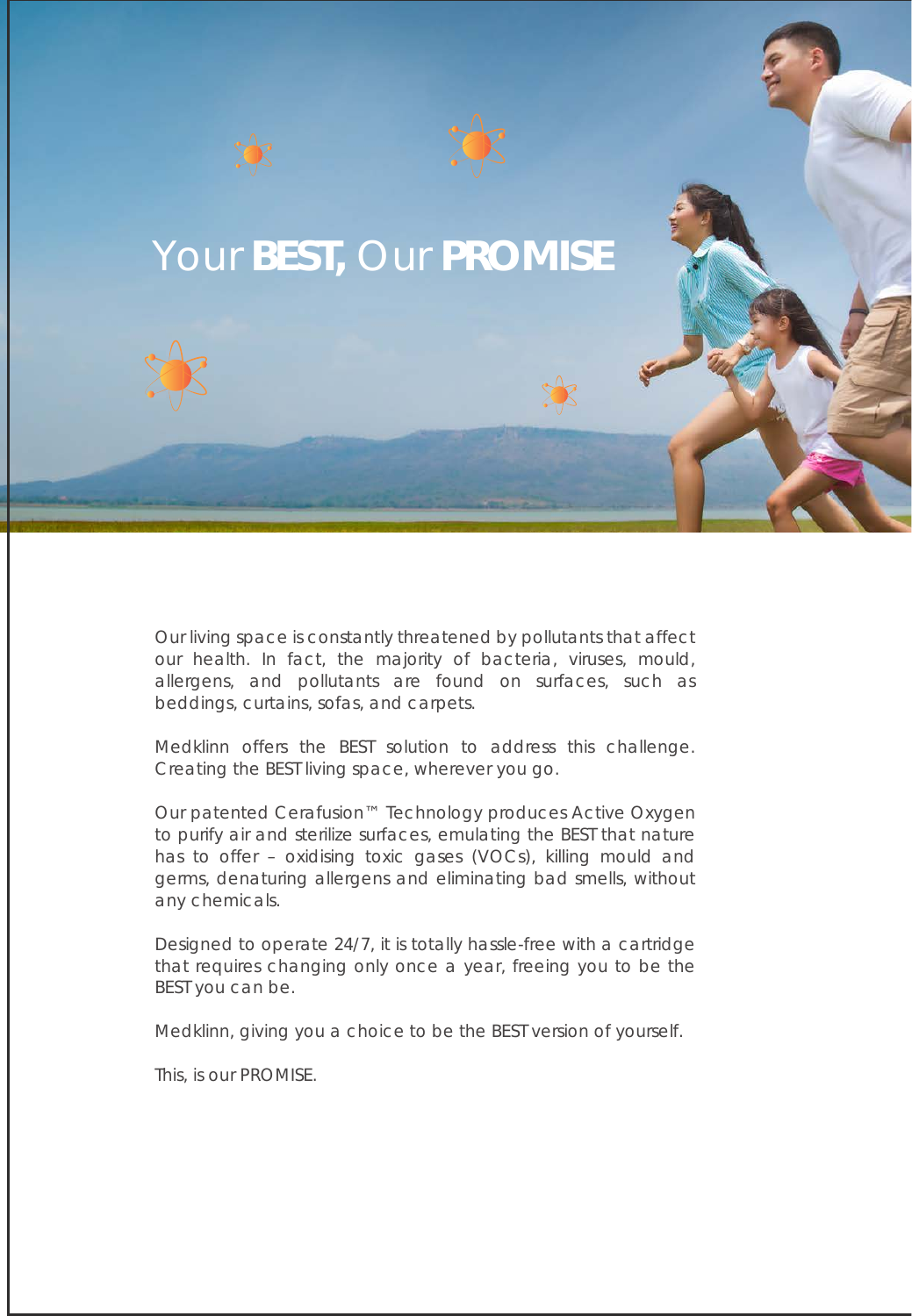## Cerafusion<sup>™</sup> Technology

All our Air+Surface Sterilizers are powered by the patented Cerafusion<sup>™</sup> Technology. Medklinn Air+Surface Sterilizers have been tested scientifically to eliminate 99.9% of all known bacteria, viruses, germs, allergens and VOCs.

To enjoy years of clean air and surfaces, you don't need to wash or replace any air filters, all you need to do is to replace the cartridge every year.

### **Benefits of Cerafusion™ Cartridge**

- Hassle-free, **no cleaning required.\***
- K No filter to clean or replace.
- Specially designed for easy DIY yearly replacement.
- \* Subject to pollution level.

#### **References:**

- **1.** Test Conducted by Molecular Research Laboratory, Department of Medical Microbiology, Faculty of Medicine University Malaya, Kuala Lumpur Malaysia.
- **2.** Test Conducted by Associate Professor Sek C. Chow, Dr Med Sc, Registered Toxicologist (UK), Monash University, Sunway Campus

#### **Other References:**

- **3.** Gérard V. Sunnen, M.D, "*MERS, SARS, and emerging Coronaviruses: theoretical considerations and a proposal for critical care parenteral oxygen/ozone therapy*", May 2013, revised 2014.
- **4.** A. M. Elvis and J. S. Ekta, "*Ozone therapy: A clinical review*", Jan-Jun 2011.
- **5.** CNA: Japanese Researchers Say Ozone Effective in Neutralising COVID-19, Date:26-08-2020.
- https://www.channelnewsasia.com/news/asia/covid-19-japan-researchers-ozone-effective-neutraliser-13054982



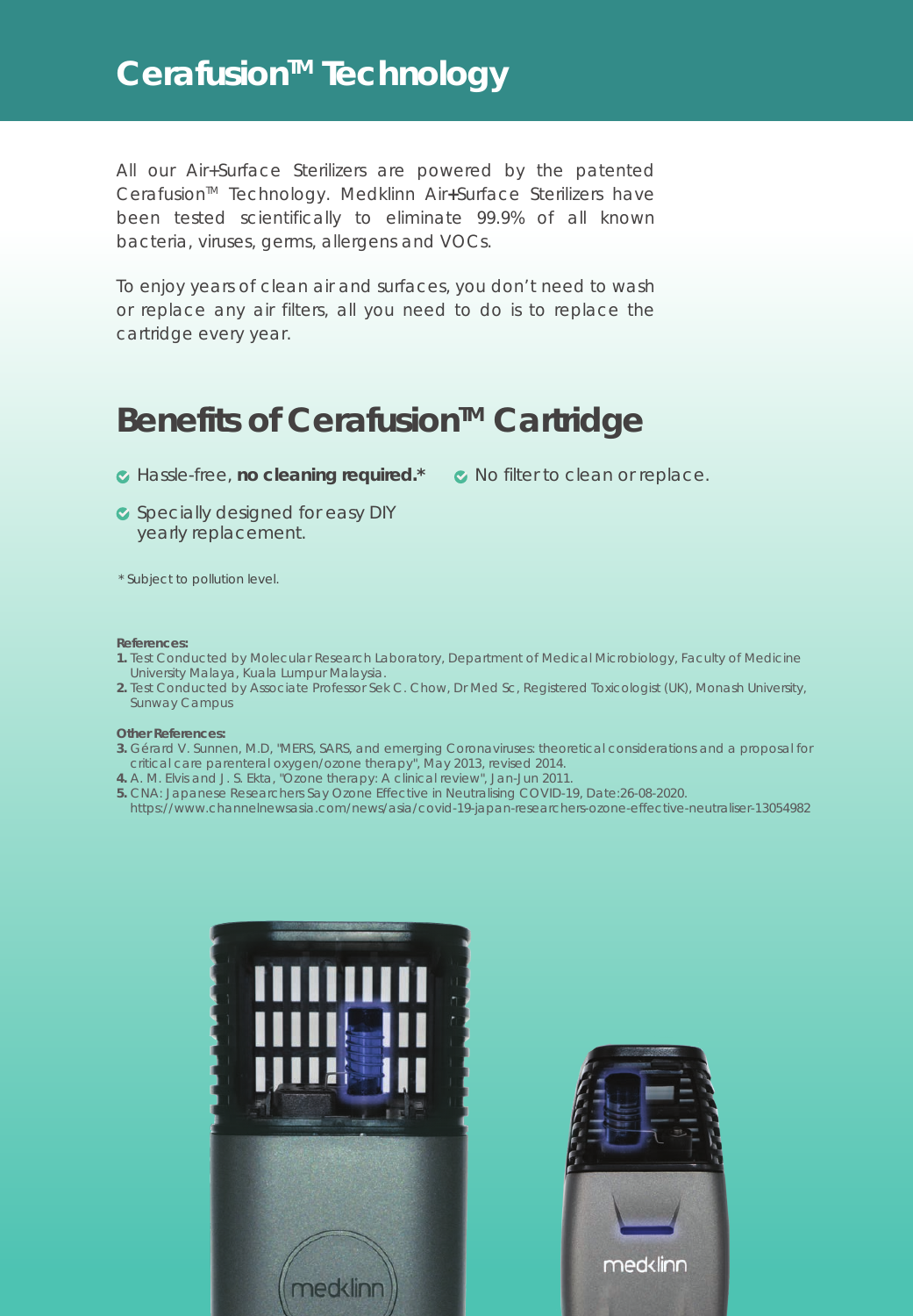# **The Power of Active Oxygen**

#### Our Cerafusion Technology emulates nature to create Active Oxygen.

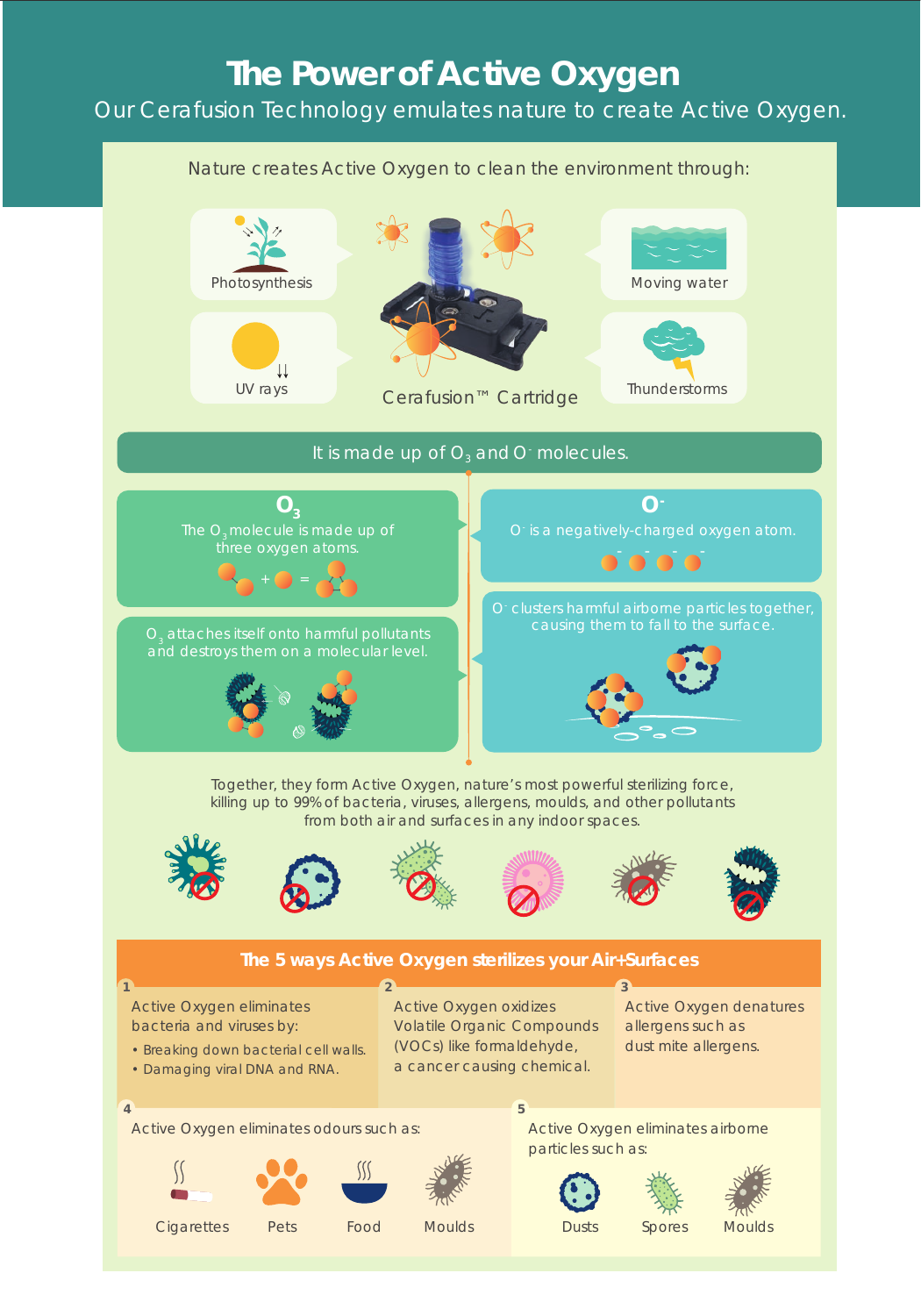# **Microbiology Tests**

An independent lab test conducted by Monash University shows a significant reduction in harmful microorganisms after using our Cerafusion<sup>™</sup> Technology.



Comparison of mould growth on exposed bread after 10 days in room temperature in the absence or presence of a MedKlinn Air+Surface Sterilizer.

**Test Procedure:** Bacteria or yeast were spread onto agar plates. The plates were then incubated in two humidified incubators  $-$  one with Cerafusion<sup> $M$ </sup> Technology and one without.

#### **Test Conducted by:**

**Associate Professor Sek C. Chow** Dr Med Sc, Registered Toxicologist (UK) Monash University, Sunway Campus

#### **Dr. Anne Vaughan**

Lecturer, School of Science Monash University, Sunway Campus  $\epsilon$